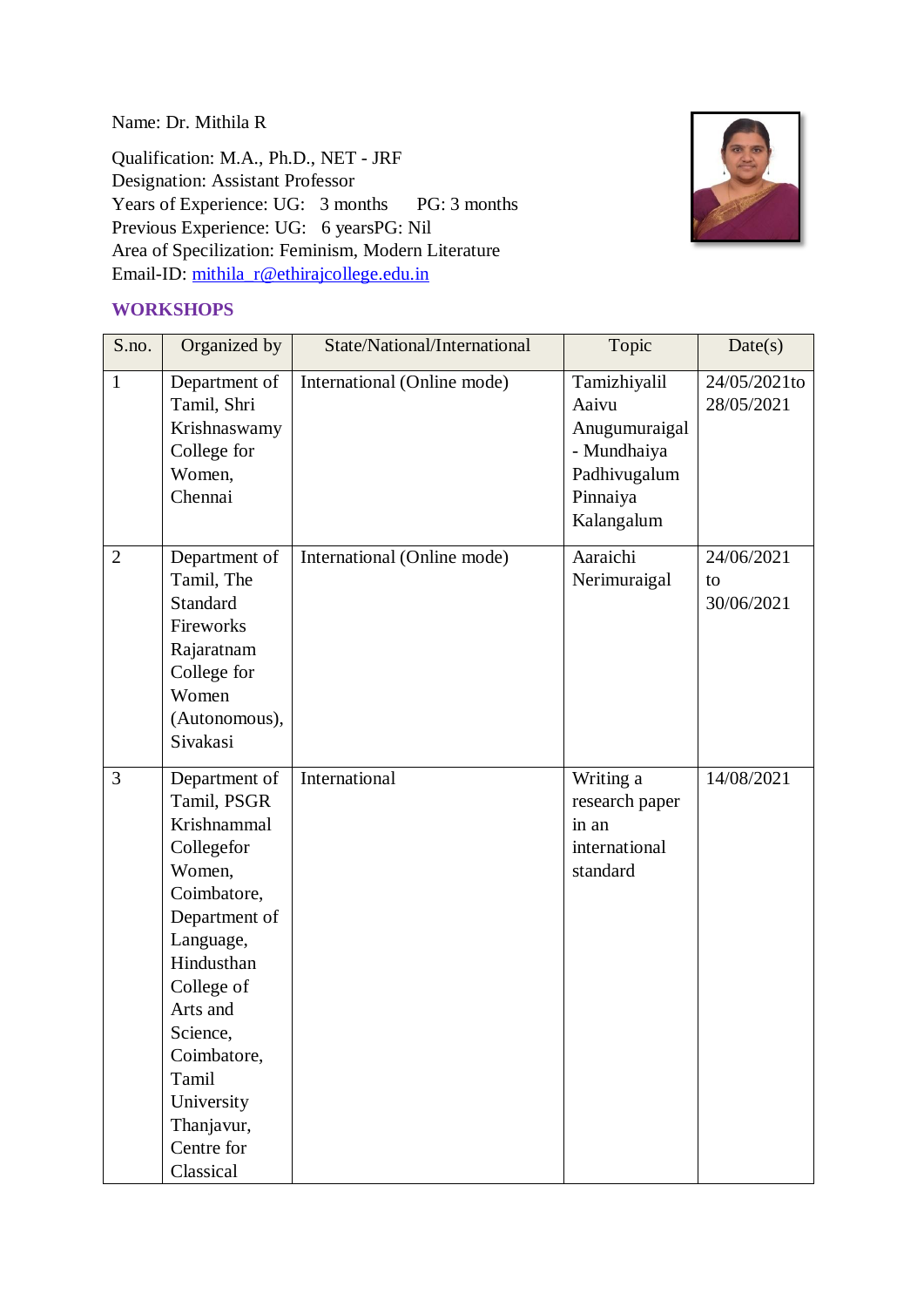| Languages,    |  |  |
|---------------|--|--|
| Malaysia,     |  |  |
| Kalpana Arts  |  |  |
| and Creation  |  |  |
| Academy,      |  |  |
| France, Inam  |  |  |
| International |  |  |
| Journal       |  |  |
|               |  |  |

### **CONFERENCES ATTENDED / PRESENTED PAPER**

| S.No.          | Organized by                                                                                                                                             | State/National/<br>International                                  | Participated/<br>Presented    | Title                                                                        | Date(s)                   |
|----------------|----------------------------------------------------------------------------------------------------------------------------------------------------------|-------------------------------------------------------------------|-------------------------------|------------------------------------------------------------------------------|---------------------------|
| $\mathbf{1}$   | All India Tamil<br>Writers<br>Association &<br>Department of<br>Journalism and<br>Communication,<br>University of<br>Madras                              | National<br>Tharkaala Tamil<br>suzhalil<br>thodarpiyal            | Participated<br>and presented | Meynigara<br>Poynigara:<br>Samuga<br>udagathin<br>vilaivukalum<br>ulaviyalum | 29/07/2016                |
| $\overline{2}$ | Tamilnadu<br>Hindi Sahitya<br>Akademi and<br>Hindi<br>Department of<br>Hindi, Stella<br>Maris college,<br>Chennai                                        | International<br>Nationalism in<br><b>Indian Literature</b>       | Participated<br>and presented | Kavignar<br>Pattukkottai<br>Kalyanasundara<br>m padalgalil<br>Desiyam        | 11/01/2017&<br>12/01/2017 |
| 3              | Department of<br>Tamil, Women's<br>Christian<br>College,<br>Chennai                                                                                      | National<br>Naveena Pen<br>Ezhuthalargal                          | Participated<br>and presented | Vaasanthiyin<br>Padaippulagam                                                | 06/02/2017                |
| $\overline{4}$ | Research Wing,<br>Department of<br>Tamil, Madras<br>Christian<br>College,<br>Selaiyur Illak<br>Kamban<br>Mandram and<br>New Century<br><b>Book House</b> | National<br>Tamizhayvu<br>Arignargal:<br>Parvaiyum<br>Pangalippum | Participated<br>and presented | Perasiriyar Ka.<br>$Sivathamby -$<br>Peralumaiyin<br>Panmugangal             | 30/03/2017&<br>31/03/2017 |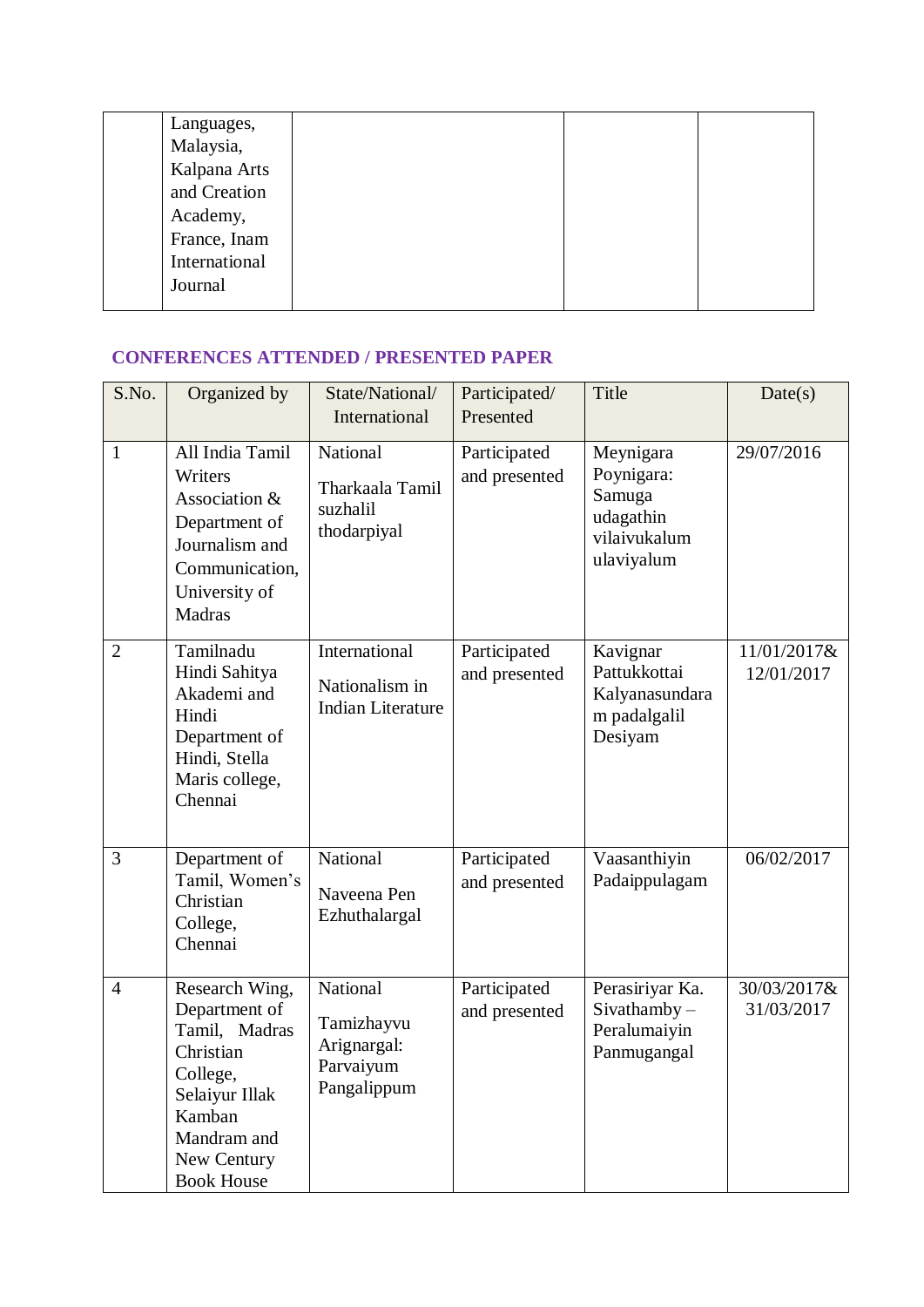|                | (Pvt.) Ltd.                                                                                                                                                                                   |                                                                           |                               |                                                                                                |                             |
|----------------|-----------------------------------------------------------------------------------------------------------------------------------------------------------------------------------------------|---------------------------------------------------------------------------|-------------------------------|------------------------------------------------------------------------------------------------|-----------------------------|
| 5              | Colombo Tamil<br>Sangam,<br>Colombo,<br>Srilanka                                                                                                                                              | International<br>Paattum<br>Thogaiyum:<br>Naveena<br>Vaasippu<br>Muraigal | Participated<br>and presented | Sanga Penpal<br>Pulavargal<br>Kuriththa<br>Vasippu                                             | 04/05/2018 to<br>06/05/2018 |
| 6              | Department of<br>Tamil, Shri<br>Krishnaswamy<br>College for<br>Women,<br>Annanagar,<br>Chennai &<br>Department of<br>Indian Studies,<br>University of<br>Malaya, Kuala<br>Lumpur,<br>Malaysia | International<br>Women in<br>Contemporary<br>Literature                   | Participated<br>and presented | <b>Ullum Puramum</b><br>Udadum<br>Kathaisolliyin<br>Maayapimbam -<br>Laila exin<br>punaivuveli | 03/12/2018                  |
| $\overline{7}$ | Thamilthai Trust<br>and Malaya<br>University,<br>Kuala Lumpur,<br>Malaysia                                                                                                                    | International<br>Thirukkural<br>World<br>Conference                       | Participated<br>and presented | Indraiya<br>Samuga Suzhalil<br>Thirukkuralin<br>Thevai                                         | 21/02/2019 to<br>23/02/2019 |
| 8              | Department of<br>Tamil, Stella<br>Maris College,<br>Chennai<br>& New Century<br><b>Book House</b><br>(Pvt.) Ltd.                                                                              | National<br>Yathumaki<br>Nintrai Pennum<br>Thamizh<br>Ilakkiyamum         | Participated<br>and presented | Ku.Pa.Ra.Siruka<br>thaigal Vazhi<br>Velippadum<br>PenVeli                                      | 30/11/2019                  |

# **JOURNAL PUBLICATIONS**

| S.NO | <b>JOURNAL</b> | UGC             | ISBN / ISSN   | <b>REFERENCE</b>      | <b>DATE OF</b>      |
|------|----------------|-----------------|---------------|-----------------------|---------------------|
|      | <b>NAME</b>    | <b>SCI/SCIE</b> | <b>NUMBER</b> |                       | <b>PUBLICATION/</b> |
|      |                | /WOS            |               |                       | DOI                 |
|      |                |                 |               |                       |                     |
|      | Neithal Aaivu  | $\qquad \qquad$ | ISSN No.      | Udarukkum             | January-March       |
|      |                |                 | 2456-2882     | Uyirveligal: Eezhathu | 2017                |
|      |                |                 |               | Kavithaigal-          |                     |
|      |                |                 |               | Iruppum               |                     |
|      |                |                 |               | Adaiyalamum           |                     |
|      |                |                 |               |                       |                     |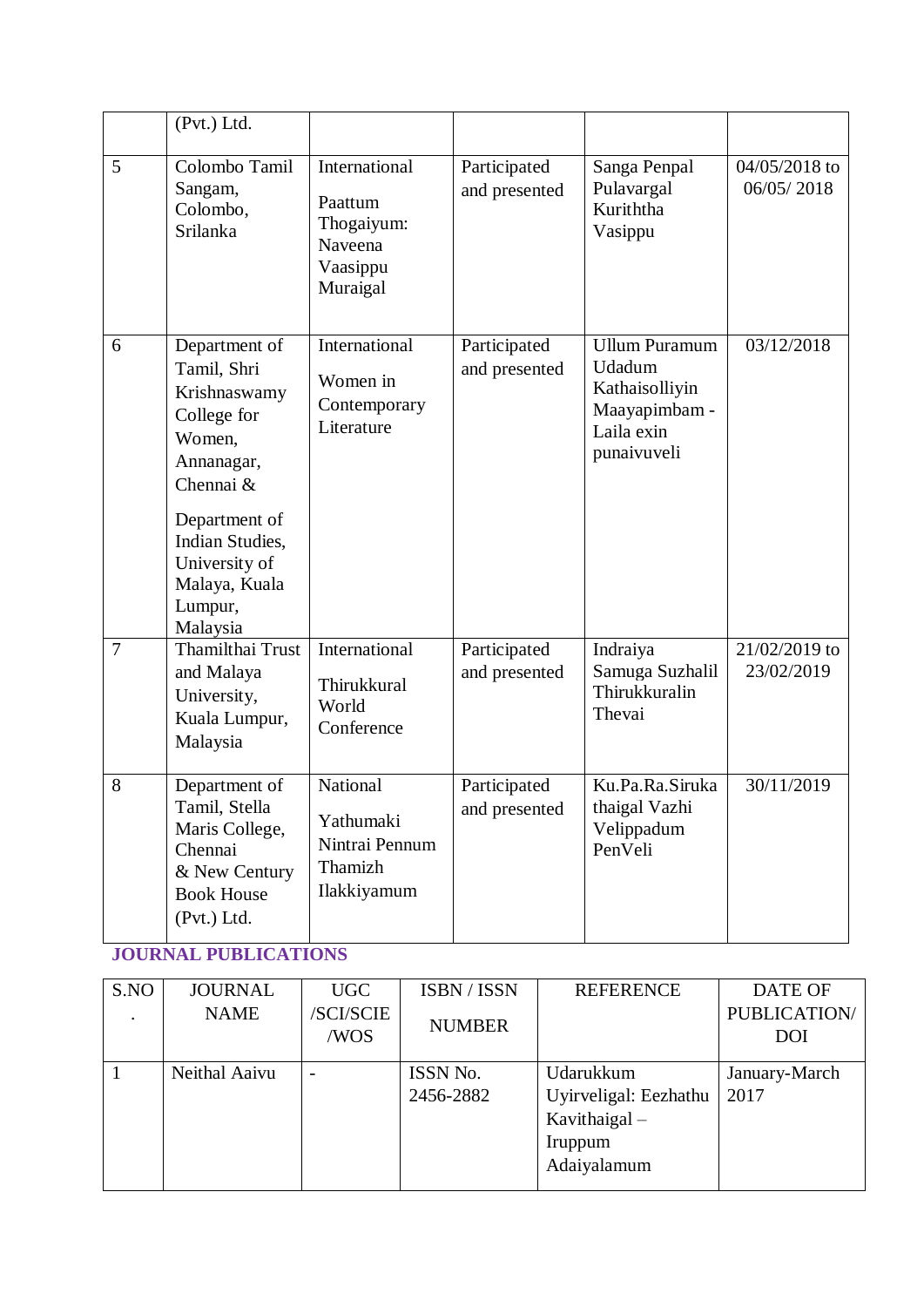| $\overline{2}$ | Idaiveli              | $\overline{a}$ |                                              | Manithargal<br>pulampeyarntha<br>nilaththin<br>nirgathiyaana<br>deivangal                              | January-March<br>2017 |
|----------------|-----------------------|----------------|----------------------------------------------|--------------------------------------------------------------------------------------------------------|-----------------------|
| 3              | Tamilaivu<br>Sangamam | <b>UGC</b>     | 2320-3412<br>(Print), 2349-<br>1639 (Online) | Varunanaiyil<br>Pothinthulla Nutpam:<br>Kalaiselviyin 'Iravu'<br>sirukathai thoguppin<br>naveena pokku | July-December<br>2017 |

# **FDP/STTP**

| S.no.          | Organized by                                                                                                                                                                            | State/National/Inter<br>national | Topic                                                             | Date(s)                        |
|----------------|-----------------------------------------------------------------------------------------------------------------------------------------------------------------------------------------|----------------------------------|-------------------------------------------------------------------|--------------------------------|
| $\mathbf{1}$   | IQAC, Stella Matutina<br>College of Education,<br>Chennai                                                                                                                               | National (Online<br>mode)        | Digitech for<br><b>Constructive Teaching</b>                      | 01/07/2020<br>to<br>03/07/2020 |
| $\overline{2}$ | Aniathulaga Pongu<br>Tamil Peravai,<br>Department of Tamil,<br>The Standard<br>Fireworks Rajaratnam<br>College for Women<br>(Autonomous),<br>Sivakasi and Panrutti<br>Senthamizh Sangam | State (Online mode)              | Kaniniyum Tamizhum<br>(Computer and Tamil)                        | 07/06/2021<br>to<br>13/06/2021 |
| 3              | The Standard<br>Fireworks Rajaratnam<br>College for Women<br>(Autonomous),<br>Sivakasi and<br>Archeologocal<br>Department of<br>Tamilnadu                                               | International<br>(Online mode)   | Thamizharin Thol<br>Aavanangal<br>(Archaic Documents of<br>Tamil) | 25/07/2021<br>to<br>31/07/2021 |

# **WEBINARS [National/International]**

| S.no. | Organized by                          | State/National/Internati<br>onal | Topic                           | Date(s)    |
|-------|---------------------------------------|----------------------------------|---------------------------------|------------|
|       | Agurchand<br>Manmull Jain<br>College, | National                         | Philosophical<br>reflections on | 15/06/2020 |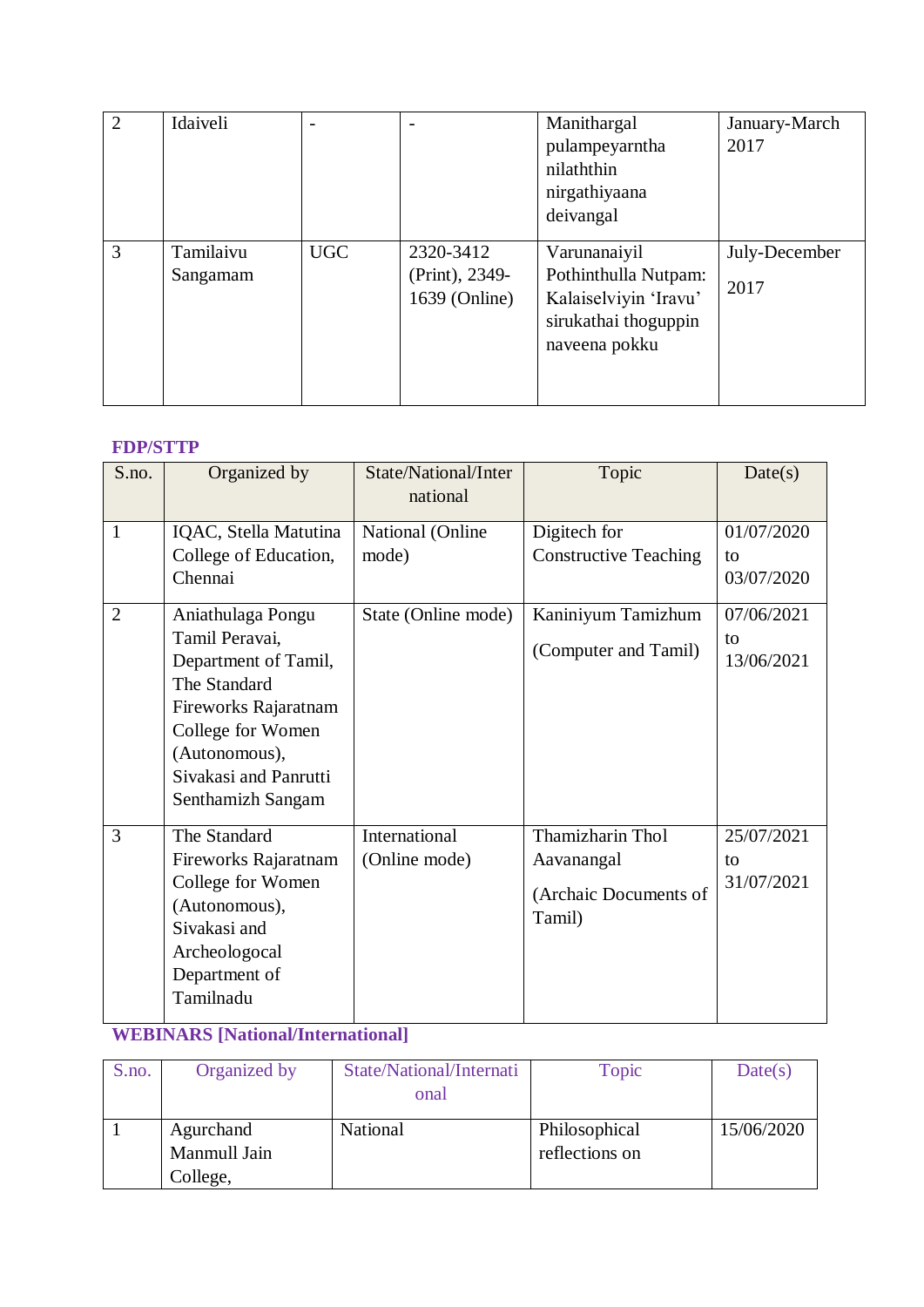|                | Meenambakkam,<br>Chennai-114                                                                                                                       |               | COVID-19                                                                                                                                                                                                                                      |                                |
|----------------|----------------------------------------------------------------------------------------------------------------------------------------------------|---------------|-----------------------------------------------------------------------------------------------------------------------------------------------------------------------------------------------------------------------------------------------|--------------------------------|
| $\overline{2}$ | Women's Christian<br>College, Chennai<br>and Masivan<br>Pathippagam,<br>Villuppuram                                                                | National      | Pen<br>Navalasiriyargalum<br>thiruppumunai<br>padaippugalum<br>(Women novelists<br>and turning point<br>fictions)                                                                                                                             | 18/06/2020<br>to<br>20/06/2020 |
| 3              | Dwaraka Doss<br>Goverdhan Doss<br>Vaishnav College,<br>Chennai                                                                                     | National      | Siddha Maruthuva<br>Tharkappu Muraigal<br>(Preventive measures<br>in Siddha Medicine)                                                                                                                                                         | 20/06/2020                     |
| $\overline{4}$ | Vel's Institute of<br>Science,<br>Technology and<br>Research, Chennai,<br>India and<br>International<br>movement for<br>Tamil Culture,<br>Denmark  | International | Thirukkural Ulaga<br>Thamizhargalukkana<br>Or Adaiyalam:<br>Airoppavil Muthal<br>Aimpon<br>Thiruvalluvar<br>Silaigal (Thirukkural<br>is the identity of<br>Tamils all over the<br>world – First Aimpon<br>Thiruvalluvar statues<br>in Europe) | 28/06/2020                     |
| 5              | Research and<br>International<br>Programmes Centre,<br>Stella Maris<br>College, Chennai                                                            | International | <b>Research Matters</b>                                                                                                                                                                                                                       | 29/06/2020                     |
| 6              | Subramaniya<br>Bharathiyar<br>Thamizhiyar pulam,<br>Pondicherry<br>University,<br>Sarvadesa Thamizh<br>Aayvithazh, Indiya<br>Thamizh<br>Aayvithazh | National      | Karisal Kathaigalin<br>Theeranathi – Ki.Ra.                                                                                                                                                                                                   | 06/06/2021<br>to<br>13/06/2021 |
| 7.             | Department of<br>Tamil and IQAC,<br>Mahalakshmi<br>Women's College                                                                                 | National      | Marabhu Matrum<br>Tharkaala<br>Ilakkiyangalil Pengal                                                                                                                                                                                          | 17/06/2021                     |